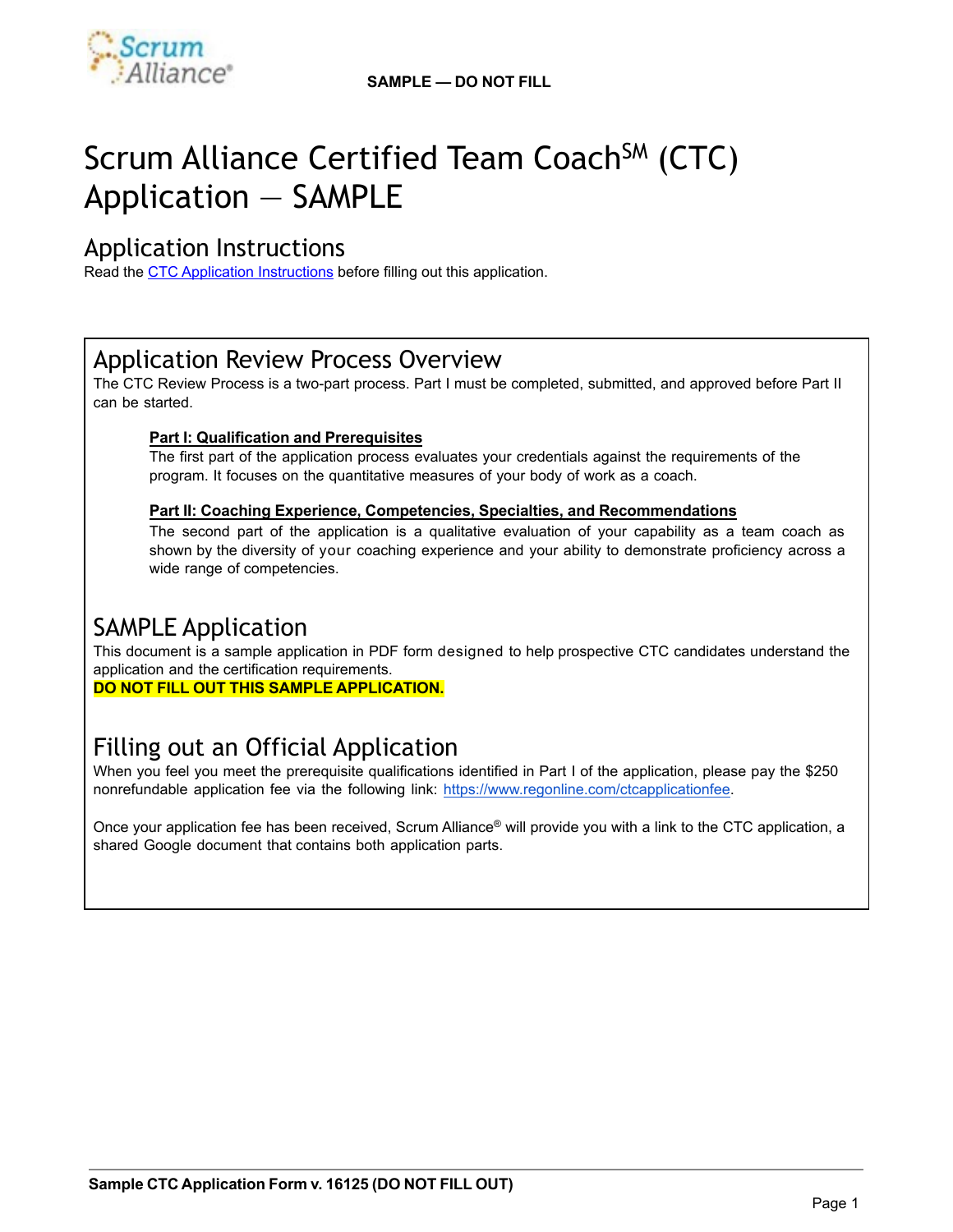

## **Part I: Coaching Background and Credentials**

Part I of the CTC application serves as evidence of the prerequisites required for CTC certification. This includes your active CSP certification; team coaching experience; Agile community participation; coaching education and mentorship; and coaching tools, techniques, and approaches. Evidence of each prerequisite is required for qualification.

#### **PART I MUST BE COMPLETED AND ACCEPTED PRIOR TO COMPLETING PART II.**

#### **Section I-A: Applicant Information**

*Purpose: To introduce yourself as a coach and outline your journey in reaching your current position. Expand the cells as needed. In addition, edit the header of this document to include your name.*

| <b>Applicant first and last name</b>                                                                                                                        |  |
|-------------------------------------------------------------------------------------------------------------------------------------------------------------|--|
| <b>Applicant email address</b>                                                                                                                              |  |
| <b>Applicant city,</b><br>state, country                                                                                                                    |  |
| <b>Applicant native language</b><br>This application must be<br>completed in English. Nonnative<br>users of English may exceed<br>word count limits by 25%. |  |
| <b>Applicant CSP date</b><br>Active CSP certificate is required.                                                                                            |  |

| <b>Coaching career overview</b><br>Write a brief summary of your<br>coaching and Agile development<br>history and how you got where<br>you are today. Include key<br>milestone years.<br>(300 words or fewer) |  |
|---------------------------------------------------------------------------------------------------------------------------------------------------------------------------------------------------------------|--|
| <b>Coaching focus</b><br>Write a brief summary of your<br>professional self today,<br>including your approach to<br>and/or philosophy of coaching.<br>(300 words or fewer)                                    |  |
| <b>Reason for applying</b><br>Provide your reasons for<br>seeking the CTC certification.<br>(150 words or fewer)                                                                                              |  |
| <b>Coaching goals</b><br>Besides this CTC Certification,<br>describe your top two personal<br>development goals in coaching.<br>(150 words or fewer)                                                          |  |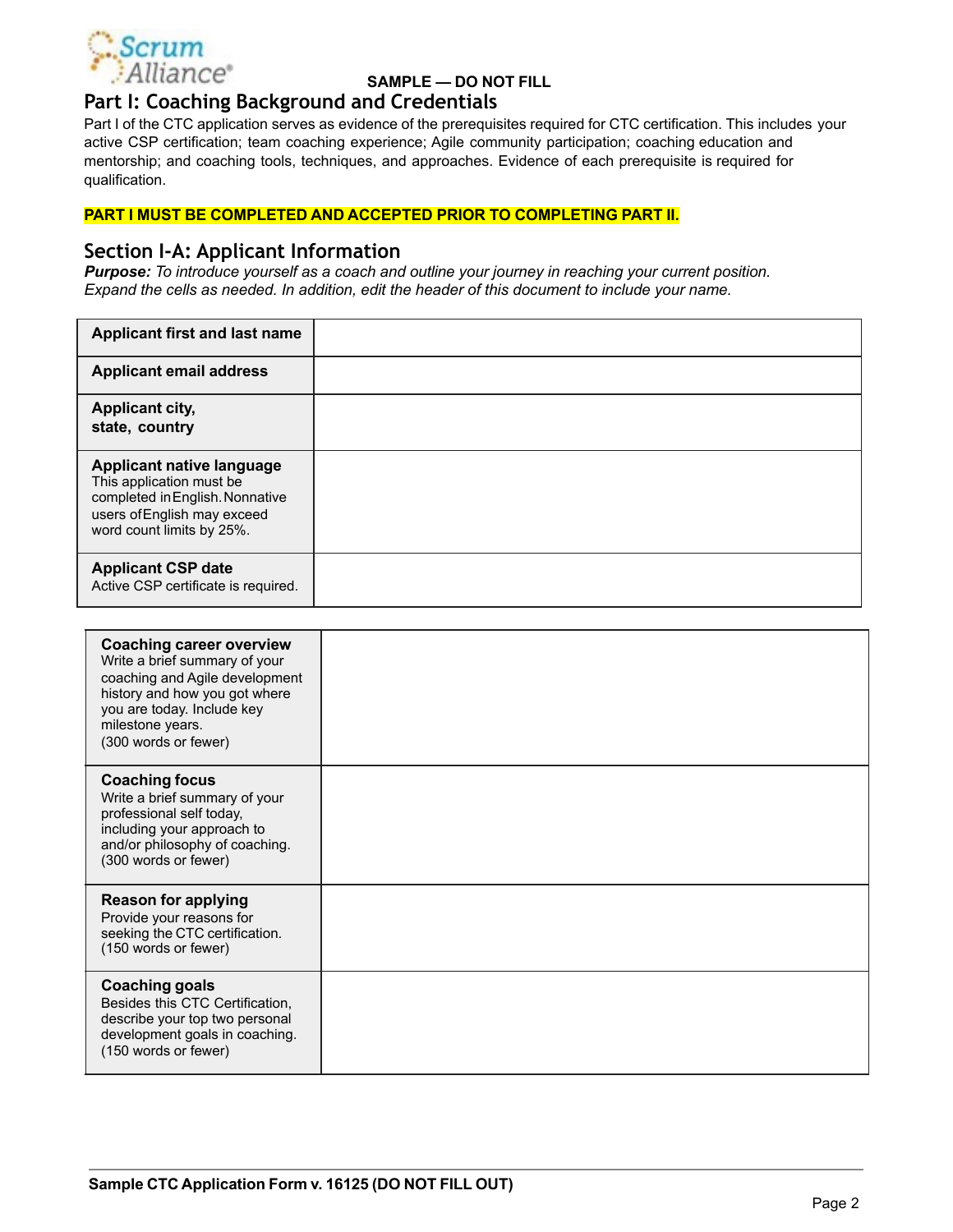

## **Section I-B: Agile Coaching Experience**

*Purpose: Applying to the CTC program requires demonstration of experience in Agile coaching with an emphasis on Scrum and on work with multiple teams and/or related groups (e.g., team and program or multiple team coordination). Qualification requires a minimum of two (2) years and 1,000 hours of coaching experience with at least two organizations, departments, or programs. Additional experience, diversity, and sustained client relationships are recognized.*

Note on estimating coaching hours: Only hours practicing the coaching and mentoring role are to be calculated *in this time (this does not include training, managing, developing, serving as a ScrumMaster or project manager, etc.). See Definition ofAgile Coaching in the CTC Application Instructions Document.*

- *● For external coaching consultants, calculate hours of consulting services provided to your clients. If hourly coaching data is not available, use average hours per day multiplied by number of days.*
- *● For internal coach employees, whether dedicated to Agile coaching or sharing another role in the organization, use the total number of hours actively engaged with the organization in an Agile coaching capacity. Calculate this as a percentage of your job responsibilities serving in the Agile coaching role.*

*Note on organization names:* If you are contractually restricted from listing the name of your client(s), just provide a brief descriptive term, such as Large Financial Client, Stealth Start-Up, Government Agency, etc. If the reviewers desire validation of experience, they will contact you directly for more information without violating privacy.

#### **Agile Coaching Experience**

Provide a summary list of brief descriptions of your Agile coaching engagements, the total representing a minimum of 2 years and 1,000 hours. Additional experience from up to 5 years prior may be included for additional perspective of your coaching experience. For each engagement, fill out a row in the table below. For coaches who work within large companies, consider multiple divisions, business units, or other company substructures as separate organizations (and thus as separate rows in the table). Add more rows to the table as needed.

| Date range<br>(List most recent<br>first.) | <b>Estimated</b><br>coaching<br>hours | <b>Number</b><br>of teams<br>coached | <b>Organization name</b><br>Write a brief description of your coaching focus<br>within this organization.<br>(Each description cell is limited to 100 words or fewer.) |
|--------------------------------------------|---------------------------------------|--------------------------------------|------------------------------------------------------------------------------------------------------------------------------------------------------------------------|
|                                            |                                       |                                      |                                                                                                                                                                        |
|                                            |                                       |                                      |                                                                                                                                                                        |
|                                            |                                       |                                      |                                                                                                                                                                        |
|                                            |                                       |                                      |                                                                                                                                                                        |
|                                            |                                       |                                      |                                                                                                                                                                        |
| <b>TOTAL HOURS</b>                         |                                       |                                      | A minimum of 2 years and 1,000 hours is required.                                                                                                                      |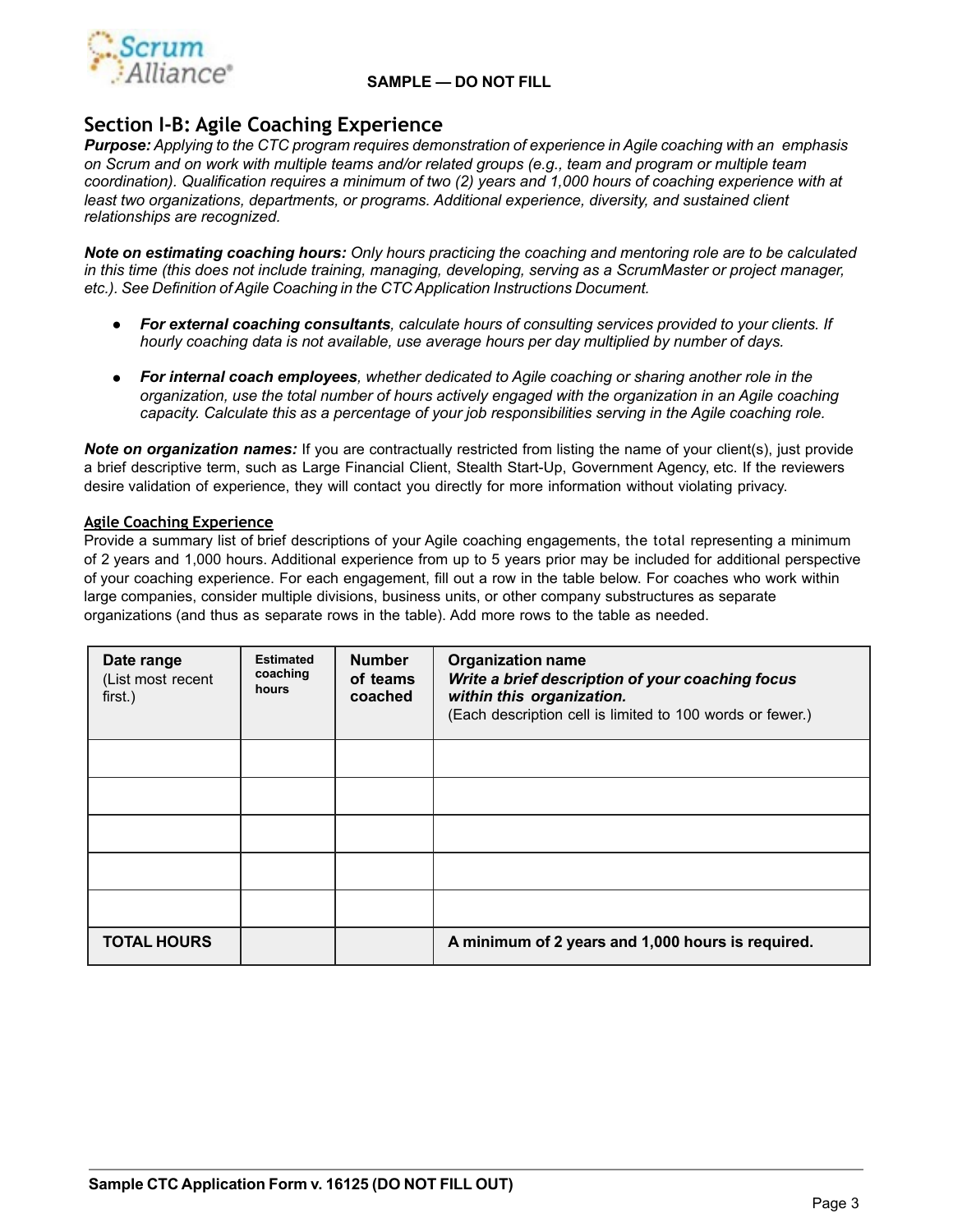

## **Section I-C: Coaching Education and Mentorship**

*Purpose: Applying to the CTC program requires demonstration of a journey of learning through education, mentorship, and collaboration in coaching and related activities over a minimum of two (2) years.*

*There is not a specific number of education and mentorship activities required for acceptance. Rather, you must demonstrate an active learning journey taken within the past three (3) to five (5) years.*

#### **Formal Coaching Education**

List up to ten (10) formal education activities that have contributed significantly to your coaching journey. This includes a wide range of courses and workshops on topics including facilitation, leadership, consulting, coaching, process, tools, techniques, frameworks, and other related activities that have influenced your coaching practice. Formal education counts, whether or not it was related to a degree. Your list may include training and/or certification from any recognized institution. For partial or full degrees, provide a summary. Add more rows to the table as needed, up to your top ten (10) experiences.

| <b>Education date range</b><br>(List most recent first.) | Education title, trainer, description, and impact on your coaching<br>(Each row response is limited to 100 words or fewer.) |
|----------------------------------------------------------|-----------------------------------------------------------------------------------------------------------------------------|
|                                                          |                                                                                                                             |
|                                                          |                                                                                                                             |
|                                                          |                                                                                                                             |
|                                                          |                                                                                                                             |

#### **Coaching Mentorship and Collaboration**

List your coach mentorship and significant collaboration activities in which you DEVELOPED a skill or technique or RECEIVED guidance for your coaching approach and mindset. Mentors do not need to be Scrum Alliance Certified Enterprise Coaches (CECs) or CSTs; they may be any respected and experienced leader from whom you have gained significant learning. Cotraining with a CEC, CST, or other Agile trainer also qualifies if it has impacted your coaching*.* Add more rows to the table as needed, up to seven (7).

| <b>Mentor or</b><br>collaboration date<br>range<br>(List most recent first.) | Mentor/collaborator name, focus, intensity, and impact on your coaching<br>(Each row response is limited to 100 words or fewer.) |
|------------------------------------------------------------------------------|----------------------------------------------------------------------------------------------------------------------------------|
|                                                                              |                                                                                                                                  |
|                                                                              |                                                                                                                                  |
|                                                                              |                                                                                                                                  |
|                                                                              |                                                                                                                                  |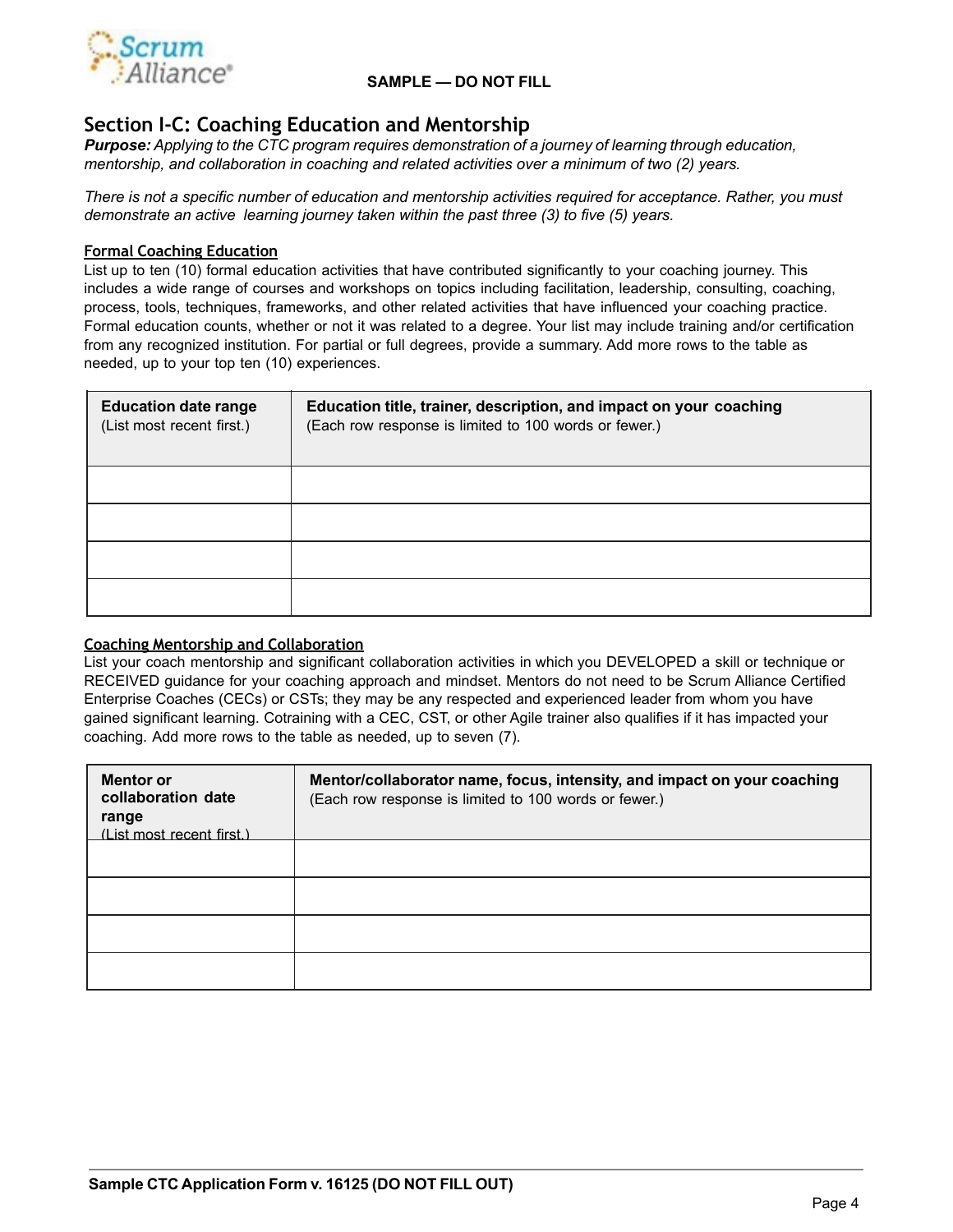

#### **Informal Coaching Learning**

List three (3) significant books or topics you have studied that have impacted your coaching approach or philosophy. Summarize the impact each has had on your coaching.

| <b>Book title/ author</b><br>OR topic of study | Summarize the impact of this book or topic on your coaching<br>approach or philosophy. (Each row response is limited to 200 words or<br>fewer.) |
|------------------------------------------------|-------------------------------------------------------------------------------------------------------------------------------------------------|
|                                                |                                                                                                                                                 |
|                                                |                                                                                                                                                 |
|                                                |                                                                                                                                                 |

## **Section I-D: Agile Community Engagement**

**Purpose:** Applying to the CTC program requires demonstration of active engagement with AND contribution to the *Agile community over a minimum of two (2) years. Participation includes engagement in Agile user groups, gatherings, retreats, camps, and conferences. Contribution includes writing, publishing, reviewing, presenting, facilitating, training, mentoring, organizing, and leading Agile events (e.g., user groups, gatherings, sessions, retreats, camps, clinics, and conferences). Diversity in global and local engagement, as well as a diversity of responsibilities, is recognized.*

*There is not a specific number of activities required for acceptance. Rather, you must demonstrate active participation and leadership across all categories within the last three (3) to five (5) years. Future events may also be listed if you are registered to attend, selected to speak or publish, or will assist in leadership of the event.*

#### **Agile Community Participation**

List up to twelve (12) Agile community events (user groups, gatherings, retreats, camps, conferences, etc.) you have attended that were most meaningful to you. For each, describe your involvement and any contributions you made that provided value to the Agile community (presentations, facilitation, writing). Place emphasis on events to which you made a contribution. Add more rows to the table as needed, up to 12 total.

| Agile event date<br>(List most recent<br>first.) | Agile event and your involvement or contribution<br>(Each row response is limited to 50 words or fewer.) |  |  |
|--------------------------------------------------|----------------------------------------------------------------------------------------------------------|--|--|
|                                                  |                                                                                                          |  |  |
|                                                  |                                                                                                          |  |  |
|                                                  |                                                                                                          |  |  |
|                                                  |                                                                                                          |  |  |
|                                                  |                                                                                                          |  |  |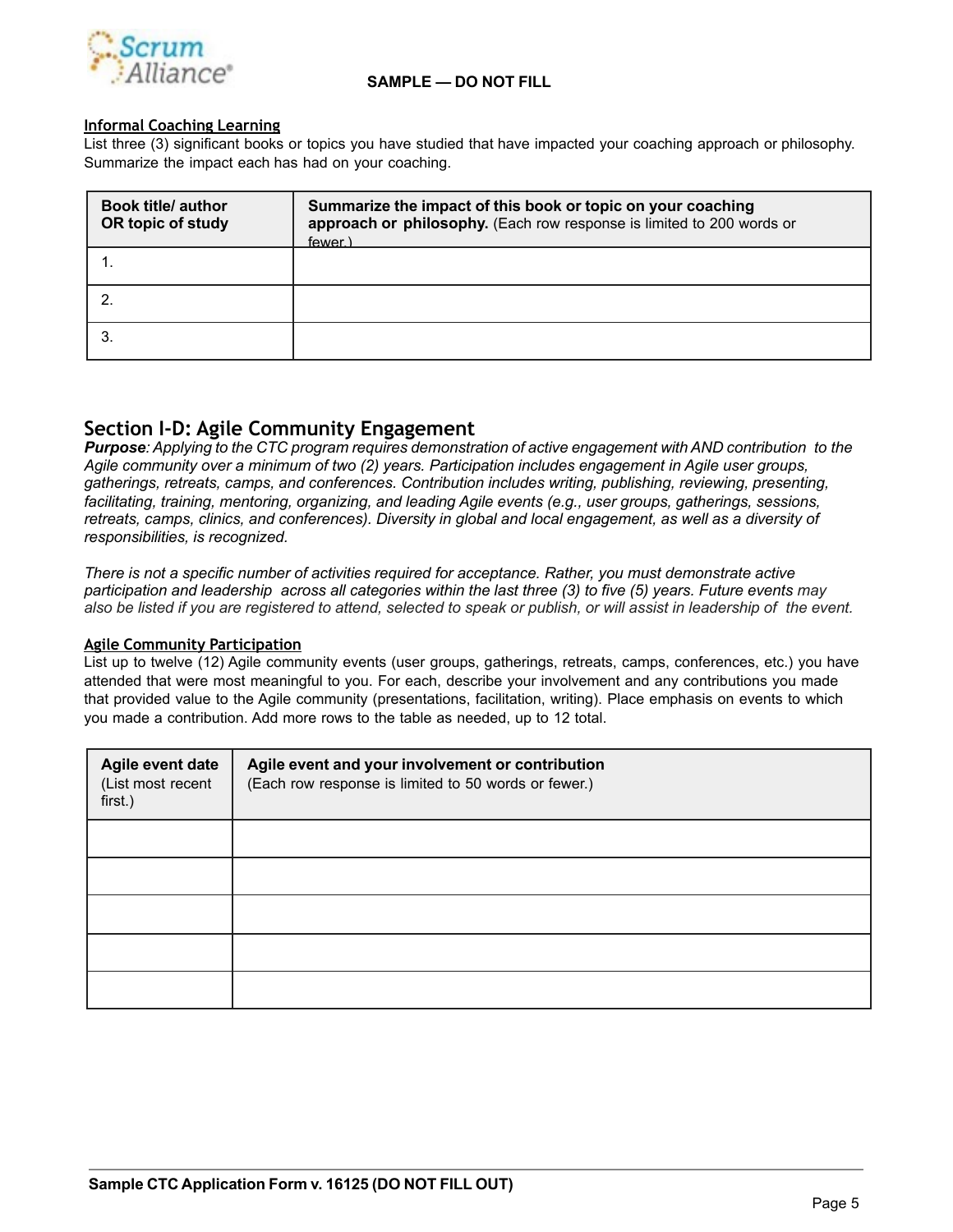

### **Section I-E: Coaching Tools, Techniques, and Frameworks**

*Purpose:Applying to the CTC program requires the awareness, understanding, implementation, and development of tools, techniques, and frameworks while engaged with organizations. Coaching tools, techniques, and frameworks may include assessments, surveys, retrospective or review techniques, build/integrate/deploy systems, Lean tools and techniques, scaling frameworks, metrics, organizational or leadership models, etc.*

#### **Coaching Tools, Techniques, or Frameworks**

List five (5) coaching tools, techniques, or frameworks that you have used in one or more client engagements. Each of the five examples must apply to a different organizational focus (identified by row, plus one of your choosing). Choose one (1) tool per row. Please provide the details requested regarding amount of experience and reasons for using that tool.

| <b>Focus</b>                              | Tool,<br>technique,<br><b>or</b><br>framework | Brief description of one tool, technique, or framework per<br>row. How much have you used the tool, technique, or<br>framework?<br>Why do you leverage the tool, technique, or framework in your coaching?<br>(Each row response is limited to 100 words or fewer.) |
|-------------------------------------------|-----------------------------------------------|---------------------------------------------------------------------------------------------------------------------------------------------------------------------------------------------------------------------------------------------------------------------|
| <b>Team</b><br>maturation                 |                                               |                                                                                                                                                                                                                                                                     |
| Large-group<br>facilitation               |                                               |                                                                                                                                                                                                                                                                     |
| <b>Multiteam</b><br>coordination          |                                               |                                                                                                                                                                                                                                                                     |
| <b>Multiteam</b><br>release<br>management |                                               |                                                                                                                                                                                                                                                                     |
| Other (your<br>choice)                    |                                               |                                                                                                                                                                                                                                                                     |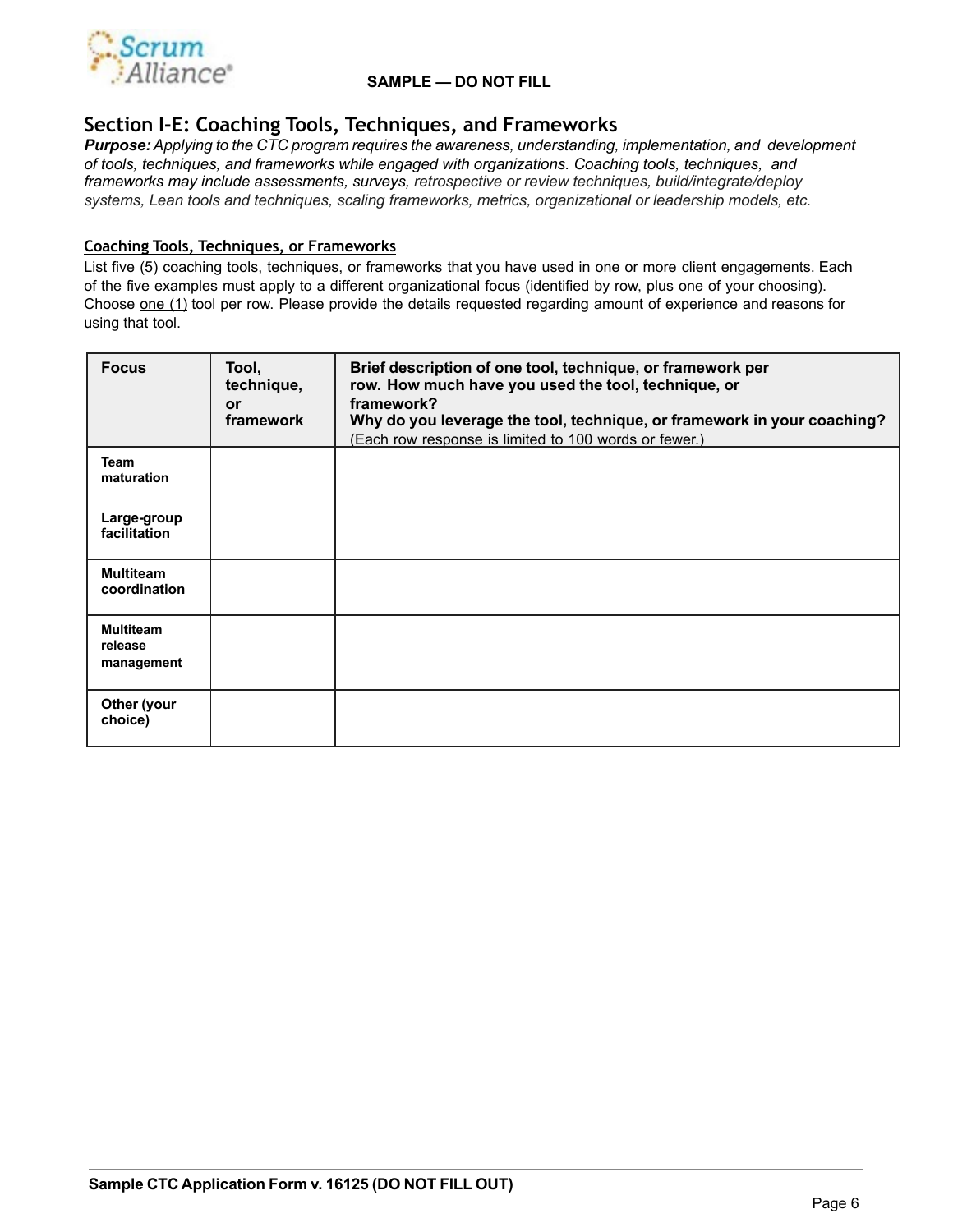

## **Section I-F: Additional Perspective and Feedback**

Purpose: To provide a freeform opportunity to share any additional dimensions of your coaching journey (learning, *experience, or community involvement) you feel would be important for the review team to understand.*

#### **Additional Coaching Perspective**

If you feel that the space above did not provide you an opportunity to demonstrate a dimension of yourself that would be important to share, use the space below to include it. Expand the space as needed.

## **Section I-G: Application Process Feedback**

*Purpose:* To help us improve this application and review process.

#### **CTC Application – Part I Feedback**

If you were to add, change, or remove one question in Part I, what would it be and why? (Response is limited to 100 words.)

#### **CTC Application – Part I Process Feedback**

Please provide your suggestions for improving the CTC Part I application process. (Response is limited to 100 words.)

#### **THIS IS THE END OF THE CTC APPLICATION** – **PART I. DO NOT CONTINUE WITH PART II UNTIL YOU HAVE BEEN APPROVED TO DO SO.**

When you have completed Part I of the application, send an email to teamcoach@scrumalliance.org for review and acceptance of meeting the prerequisites.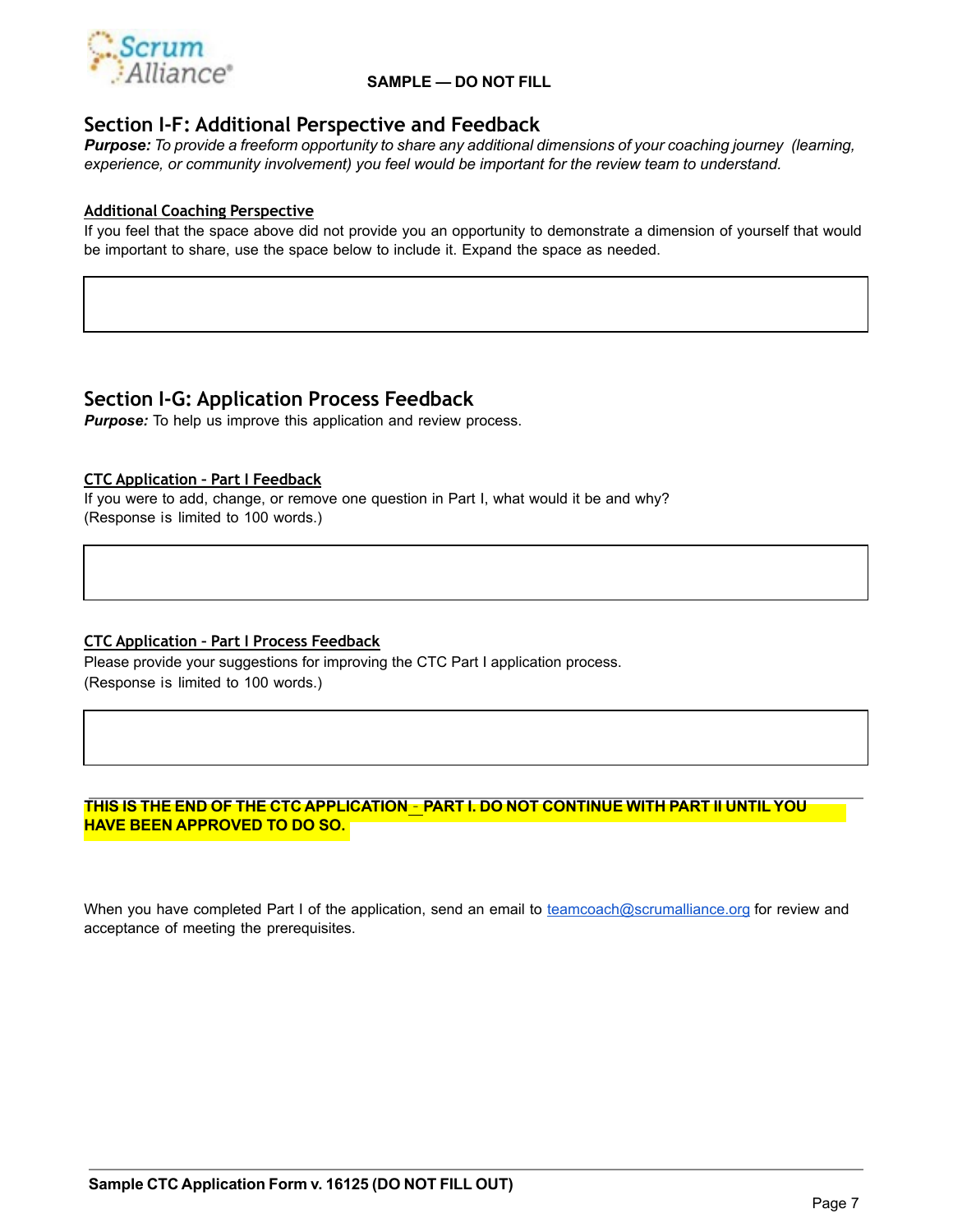

## Part II: Agile Team Coaching Knowledge and Competencies

The second part of the CTC Application is a qualitative evaluation of your capability as a coach of multiple teams as shown by your experience and ability to demonstrate proficiency across a set of required competencies. It evaluates your knowledge, mindset, and approach as a coach across diverse experiences.

#### **DO NOT FILL IN PART II OF THE APPLICATION UNTIL PART I HAS BEEN APPROVED.**

### **Summary**

There are four sections in Part II of the CTC Application. Each section carries equal weight, representing roughly 25% of your overall assessment as a Certified Team Coach. Applicants must demonstrate proficiency in each section to receive certification. Applicants are measured on their understanding, articulation, and application of the skill or competency through an effective coaching mindset and approach. Thus it is not enough that you have experience in the skill or competency; you must also demonstrate an appropriate coaching thought and execution process in seeing it through.

#### **Section II-A: Agile Knowledge**

*Purpose: Agile coaches must demonstrate a solid understanding of the principles and practices of Scrum and related Agile frameworks. CTCs are required to demonstrate this knowledge and the ability to clearly explain concepts to others through a series of specific questions.*

#### **Section II-B: Coaching Competencies**

*Purpose: Agile coaches are Agile practitioners and guides to their client organizations in educating, facilitating, and coaching growth in Agile capabilities. CTCs are required to demonstrate proficiency in five (5) coaching competency areas. The Coaching Competencies are further detailed in Section IIB.*

#### **Section II-C: Coaching Mindset**

*Purpose: To provide evidence of your ability to apply your Agile knowledge and coaching skills to a new situation. For each of two hypothetical scenarios, you will respond to each of the targeted questions that follow.*

#### **Section II-D: Client and Mentor Coaching Recommendations**

*Purpose: To provide evidence of your coaching proficiency and competencies in the organizations where you have coached. Applying to the CTC program requires three (3) recommendations as follows: two (2) client, project leader, or organization leader recommendations and one (1) mentor recommendation. A mentor recommendation is from someone who has provided learning and supported growth in your coaching journey. Recommendations that represent substantial and diverse coaching and mentorship engagements are recognized.* 

*Guidelines for mentor recommendations can be found [here](https://scrumalliance.org/scrum/media/ScrumAllianceMedia/Files%2520and%2520PDFs/Certifications/CTC/CTC_Mentor_Rec_Guidelines.pdf). Guidelines for client recommendations can be found [here](https://scrumalliance.org/scrum/media/ScrumAllianceMedia/Files%2520and%2520PDFs/Certifications/CTC/CTC_Client_Rec_Guidelines.pdf).*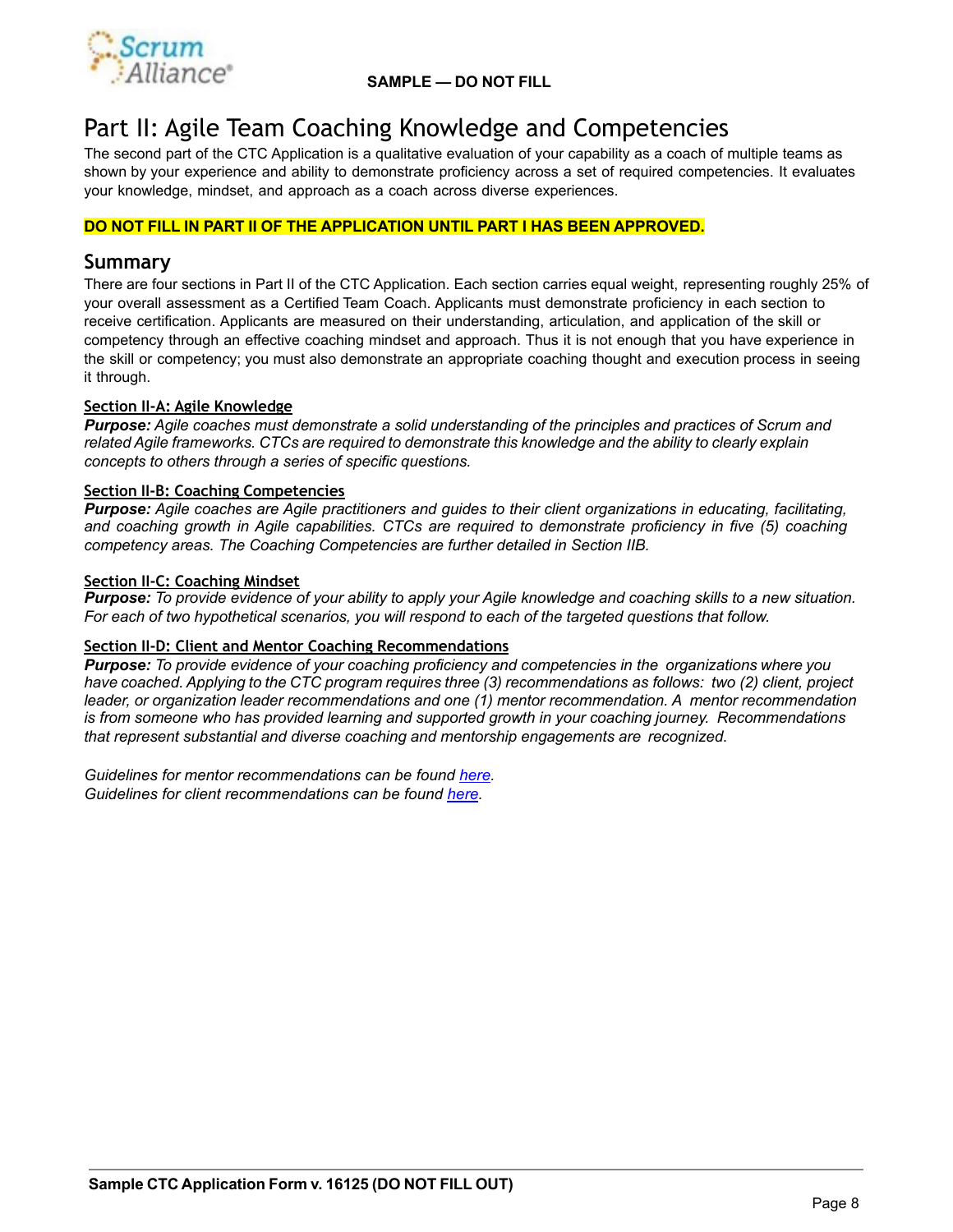

## **Section II-A: Agile Knowledge**

*Purpose: To demonstrate your knowledge of principles and practices of Scrum and related frameworks and your ability to clearly explain these to others. The following questions cover a limited range of knowledge areas related to Agile. Respond to each of the following questions with clear and concise answers.*

#### **Agile Knowledge 1: Frameworks**

Describe a situation in which you might advise a client to apply XP, Lean, or a nonAgile approach to work flow instead of Scrum. Describe the reasoning behind your advice. If you have ever done this or considered doing this, describe the circumstance and outcome.

(Response is limited to 600 words or fewer.)

#### **Agile Knowledge 2: Feedback Loops**

Identify three types of feedback that exist in a Scrum environment. For one of those types of feedback, discuss its value, who benefits from the feedback, and how they benefit. For that type, describe how this feedback also might be misused or lead to negative results.

(Response is limited to 600 words or fewer.)

#### **Agile Knowledge 3: Team Challenges**

Identify two team formation and development challenges commonly encountered while introducing Scrum. For each, describe a coaching approach to address the challenge. (Response is limited to 600 words or fewer.)

#### **Agile Knowledge 4: Organizational Enablers**

Identify three factors to introduce and cultivate in an organization (business unit, department, program) that can promote improvement in agility and value delivery. Some examples are collaboration tools, technical practices, and structural changes. For each, describe how it can enable and enhance agility and success. (Response is limited to 600 words or fewer.)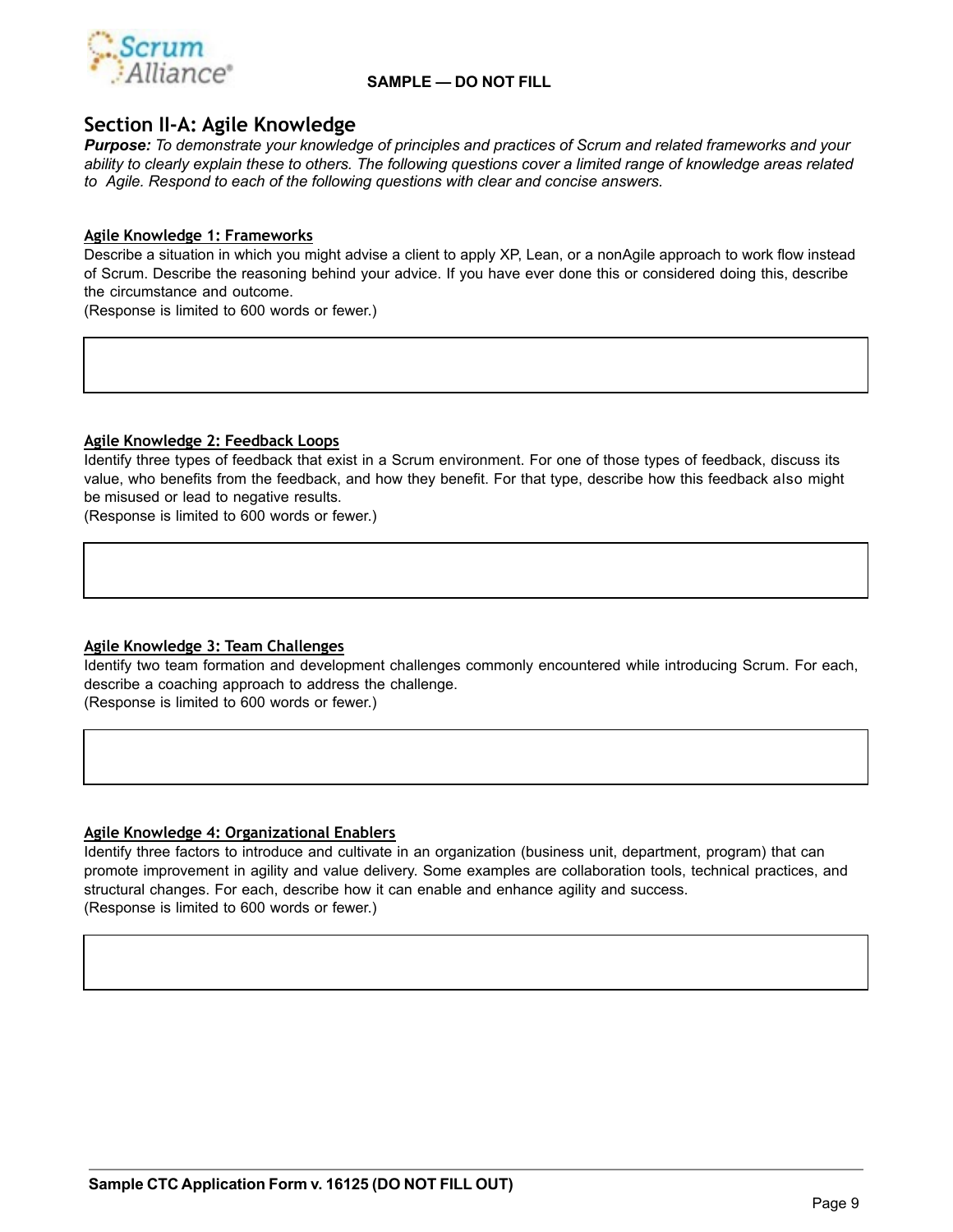

#### **Agile Knowledge 5: Coaching Perception**

Identify three indicators of suboptimal performance or dysfunction that might appear in a Daily Scrum. What are some approaches a coach could take to address them? (Response is limited to 600 words or fewer.)

#### **Agile Knowledge 6: Agile Principles**

Describe an experience in which there is no obvious resolution to an impediment, requiring you to leverage Agile/ Scrum values or principles to help your teams or organization identify possible solutions. Which principle(s) are helpful? How did you facilitate the discovery? What was the outcome? (Response is limited to 600 words or fewer.)

#### **Agile Knowledge 7: Scrum Scaling**

Describe an experience with coordinating the work of multiple Scrum teams in an organization. Did you apply a particular framework? If so, what were the factors influencing your choice? What challenges did you encounter? (Response is limited to 600 words or fewer.)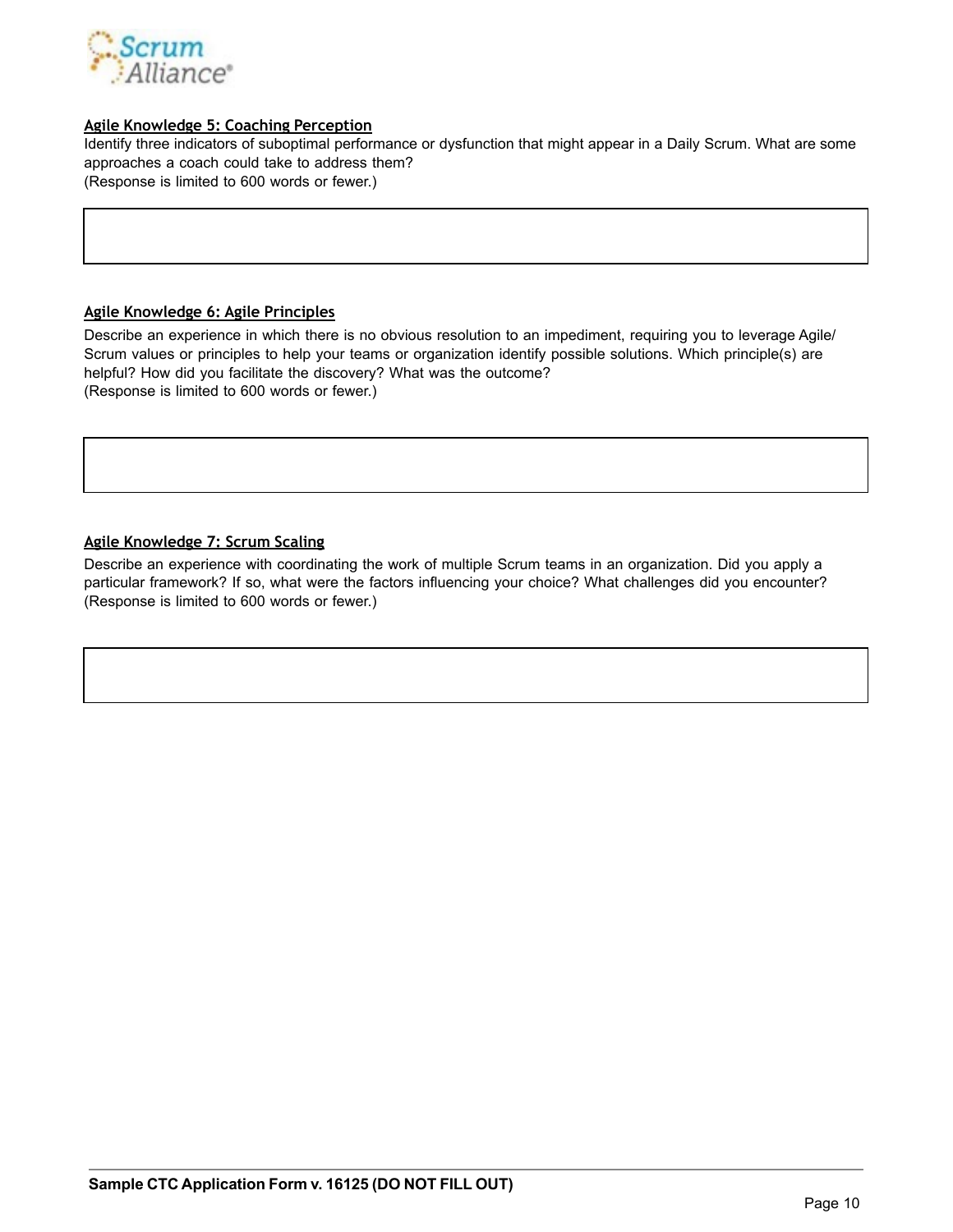

## **Section II-B: Coaching Competencies**

*Purpose: Successful Agile coaches are more than experts in Agile practices. Additional coaching skills are required for individual and team success. CTCs are required to demonstrate coaching proficiency across the five (5) core Agile Coaching Competencies listed below.*

|    | Core Agile Coaching Competencies             |
|----|----------------------------------------------|
|    | 1. <b>Facilitate</b> - Focus and Alignment   |
| 2  | <b>Educate - Awareness and Understanding</b> |
| 3. | <b>Balance - Coaching and Consulting</b>     |
| 4. | <b>Assess - Discovery and Direction</b>      |
| 5. | Catalyze - Leadership and Organizations      |

The following five (5) core Agile Coaching Competencies are evaluated in this application through questions on the following page.

#### **Coaching Competency 1: Facilitate – Focus and Alignment**

*Agile coaches facilitate client Agile adoption, implementation, and alignment. They engage teams and stakeholders in focused, pivotal conversations and alignmentbuilding activities. They maintain unbiased views and leverage collaboration and consensus strategies to identify creative opportunities. Examples: multiteam release planning, release retrospectives, portfolio prioritization workshops with multiple stakeholders.*

#### **Coaching Competency 2: Educate – Awareness and Understanding**

*Agile coaches guide the client's Agile learning through education and discovery. They focus on stabilizing principles and varying practices to situationally align the client's maturity with effective application of agility. They are mentors and leaders in developing client understanding and awareness of agility. Examples: Lean/Agile/ Scrum training classes, targeted team practice training, ScrumMaster and product owner training and mentoring, Agile technical practices training.*

#### **Coaching Competency 3: Balance – Coaching and Consulting**

*Agile coaches balance their own Agile expertise with their teams' needs and goals. They use coaching tools such as questioning, role modeling, sharing their expertise, and guiding teams' selfdiscovery. Examples: prescribed solutions vs. guided discovery of solutions, leading questions vs. powerful questions, standardized methods vs. tailored methods.*

#### **Coaching Competency 4: Assess – Discovery and Direction**

A*gile coaches act as a mirror to their teams, helping them surface the underlying systems that influence them. This enables them to reflect on possible ways to increase agility and improve performance. They can help teams see below the surface, expose challenging symptoms, and isolate root causes. Examples: assessing teams' scope of influence, application of empowering discovery techniques, alternative ways to uncover the teams' impediments.*

#### **Coaching Competency 5: Catalyze – Leadership and Organizations**

*Agile coaches are change agents for their teams. They engage with the whole organizational system and the leaders who guide them. They enhance teams' existing skills and capabilities. They connect interdependencies and impact teams' reflection, learning, and growth. Examples: leading by example, sharing personal learnings from experience, enhancing visibility of progress toward agility.*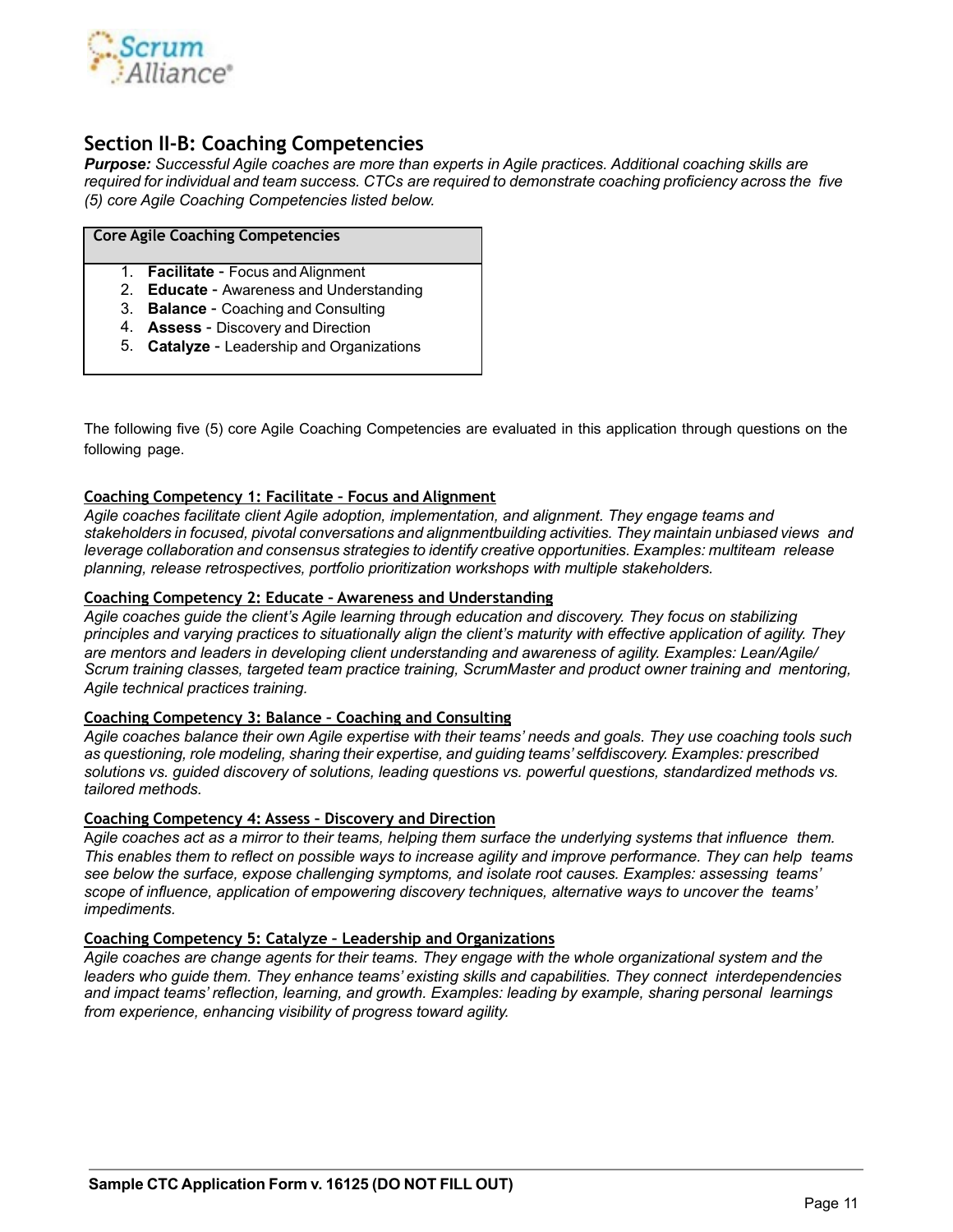

#### **Coaching Competency 1: Facilitate**

List three (3) facilitation tools that you use to help teams and other organization members discover opportunities for improvement. Emphasize large-group facilitation experiences. For each, describe a situation in which you used it effectively or in which it did not achieve the desired results.

(Response is limited to 600 words.)

#### **Coaching Competency 2: Educate**

Describe your strategy for guiding and growing teams to increased agility through training and reinforced learning. How did you develop that strategy? What techniques do you use to deliver and assess the effectiveness of your educational efforts? Describe a specific multiteam, program, or department example. (Response is limited to 600 words.)

#### **Coaching Competency 3: Balance**

In your own words, briefly explain the difference between coaching and consulting. Describe how you developed your competency to balance coaching and consulting. Describe an experience in which you felt "out of balance." How has your approach changed because of this experience? (Response is limited to 600 words.)

#### **Coaching Competency 4: Assess**

Share your strategy for assessing a group's readiness in order to guide your choice of coaching strategy before you engage in a multi-team situation. Why would you choose that assessment method? Share a specific client example illustrating why you applied the method and how it informed your strategy. (Response is limited to 600 words.)

#### **Coaching Competency 5: Catalyze**

Describe your general approach toward catalyzing teams' changes toward greater agility. Describe three (3) key leverage points you focus on through your coaching. Explain why you choose these. (Response is limited to 600 words.)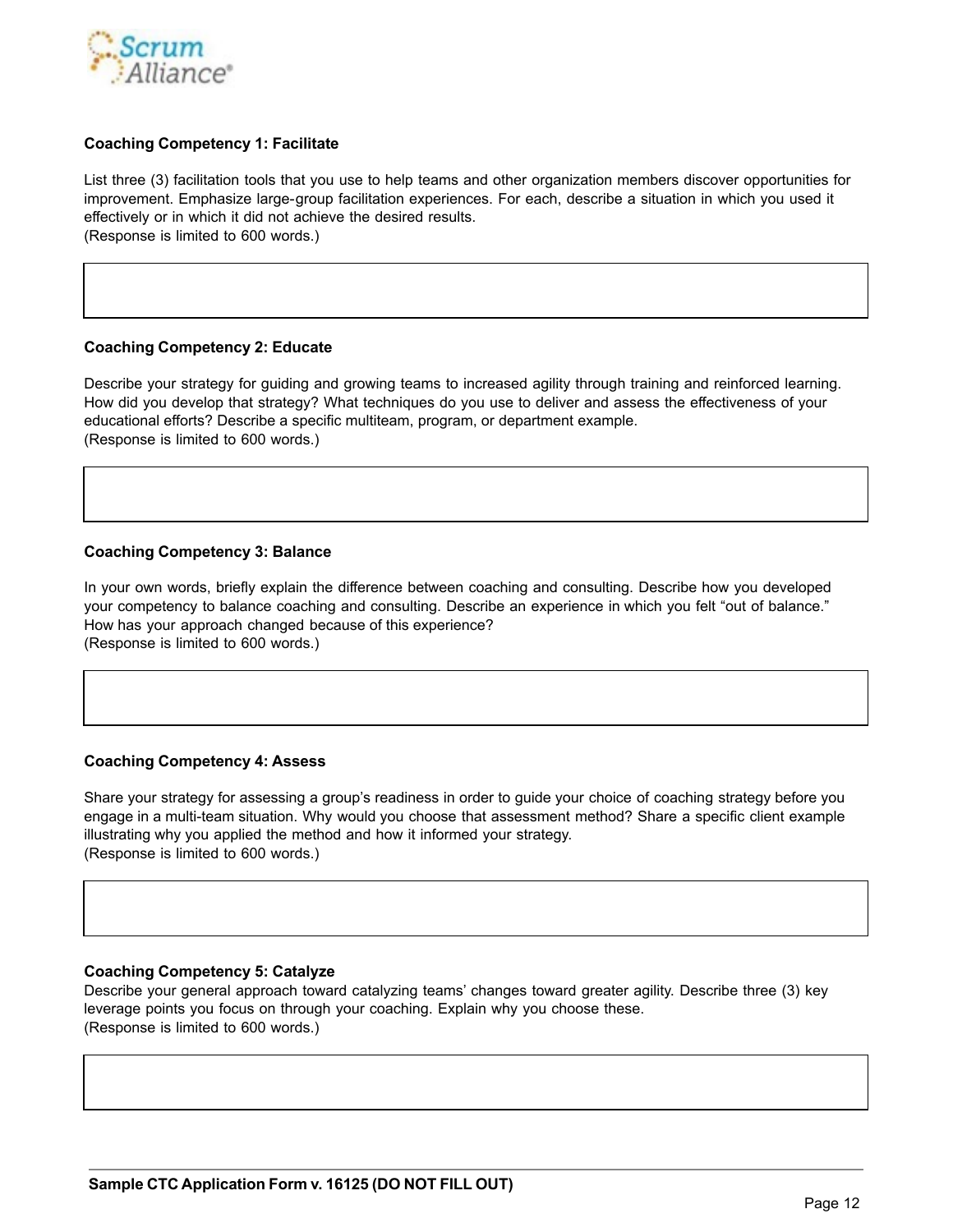

## **Section II-C: Coaching Mindset**

*Purpose: To provide evidence of your ability to apply your Agile knowledge and coaching skills to a new situation. For BOTH of the following hypothetical scenarios, respond to each of the targeted questions that follow. For each question, provide a clear and concise response.*

## **Scenario # 1: Scrum Team Tune-up**

The founding member of an Agile team has expressed concern that the team has not internalized the Agile philosophy, despite using the Scrum format for almost a year. One particular problem has been identified: The team consistently falls short of its sprint goal and carries work forward. In addition, the team — which has not had any formal training or coaching — questions the benefits of the Agile process. You are invited to attend a week of daily stand-up meetings to help diagnose issues and suggest improvements.

The daily meeting takes about 30 minutes and includes 20 people in dispersed locations. They converse via a telephone conference line. It appears that all eyes are focused on a time-tracking tool that includes burn-up and burndown charts. Two voices dominate the call: those of the project manager and the Agile founder. Each team member answers the question: "What did you work on since the last meeting?" This information may or may not have been entered into the tracking tool. If not, the leaders remind the team members that they must do this. The leaders also quiz each member on how their time was spent; whether the work is fitting into the estimate; and if not, why not. There is little talking between team members on the call.

The Agile founder is a senior technical leader who has introduced Scrum and serves as the ScrumMaster part-time. The project manager is responsible for completion of the project by a published deadline.

**Question 1.1.** What techniques would you use to assess the opportunities and challenges in this scenario? (Response is limited to 600 words.)

**Question 1.2.** What would your strategy be for coaching the team members toward improvement? (Response is limited to 600 words.)

**Question 1.3.** What coaching challenges would you anticipate and how would you manage them? (Response is limited to 600 words.)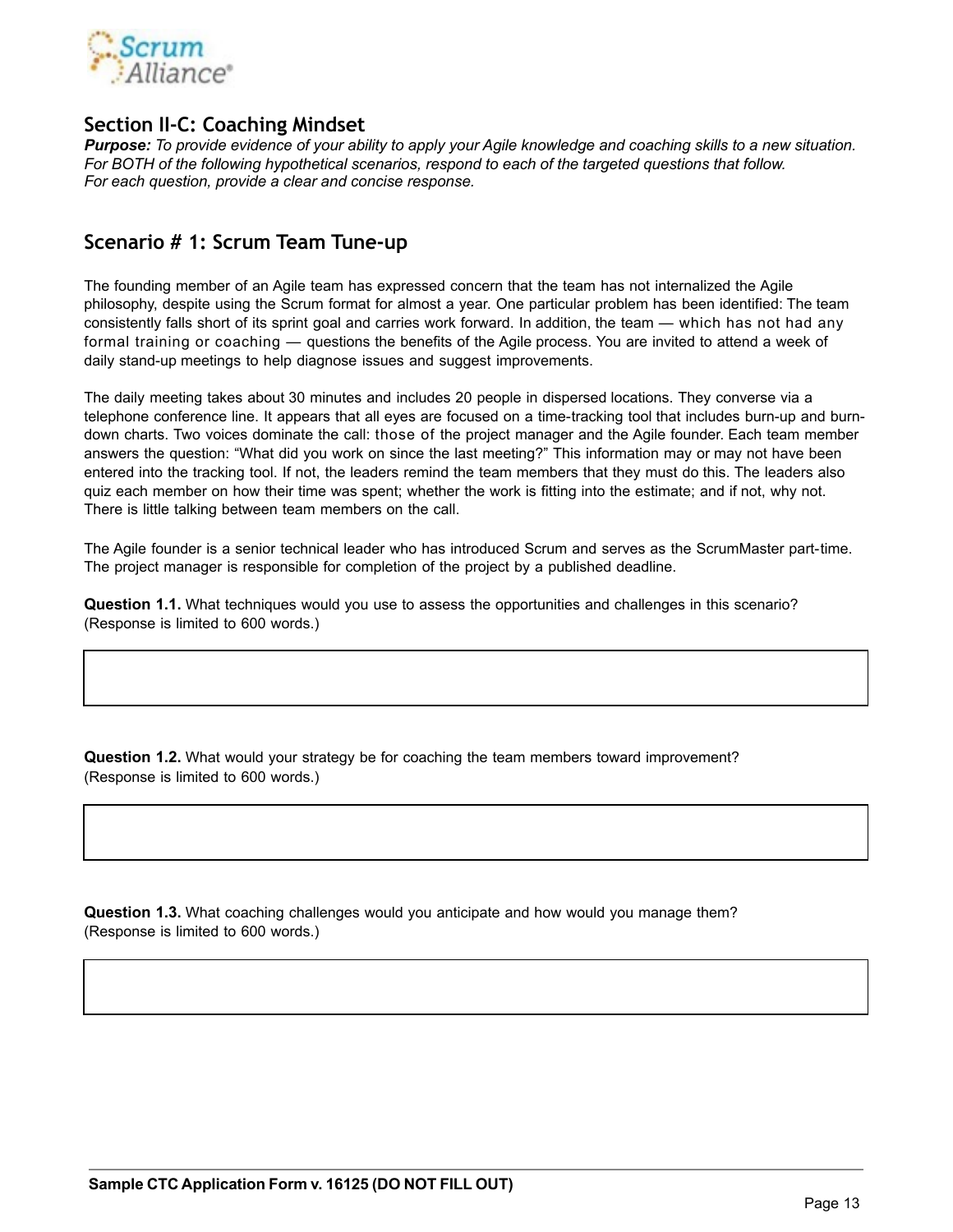

## **Scenario # 2: Introducing Scrum to a Multi-team Distributed Project**

A team of 40 people has been assembled for a project to complete a major revision to a large backend system. The team has been divided into five subteams. Each team consists of a few employees in one office in the United States and a few contractors in another office in Asia. The project manager wants to adopt Scrum with Agile engineering techniques. The project manager has chosen a six-week sprint length to allow sufficient time for integration testing of interteam dependencies. The teams will transition to Scrum one at a time. Two teams have completed three sprints with no formal training. The project manager defines the backlog for each team and establishes high-level story estimates. Technical leads on the two Scrum teams have been making the task breakdowns and estimates.

You have been invited to help coach this team. The team has expressed some uncertainties in applying the Scrum model:

- The system has no user interface. It only interacts with a few upstream systems and a large number of downstream systems. The team is having some trouble defining the backlog and planning the client demonstration.
- The system cannot be deployed in increments. The plan is for a onetime cutover for all of the downstream systems. The team is questioning the appropriateness of the Scrum model of iterative development with frequent deliveries.
- The ScrumMaster is concerned that the client and area manager expect a commitment from the team that the work will be completed by the cutover deadline that has already been announced.

**Question 2.1.** What are some potential technical and process impediments in this scenario? How would you lead the teams and managers to discover and mitigate these challenges? (Response is limited to 600 words.)

**Question 2.2.** How would you address the team members' concerns about using Scrum? What coaching techniques do you think would be effective and why? (Response is limited to 600 words.)

**Question 2.3.** What strategy would you use to coach the project leaders toward success in achieving their stated goals? Explain your reasons for choosing that strategy. (Response is limited to 600 words.)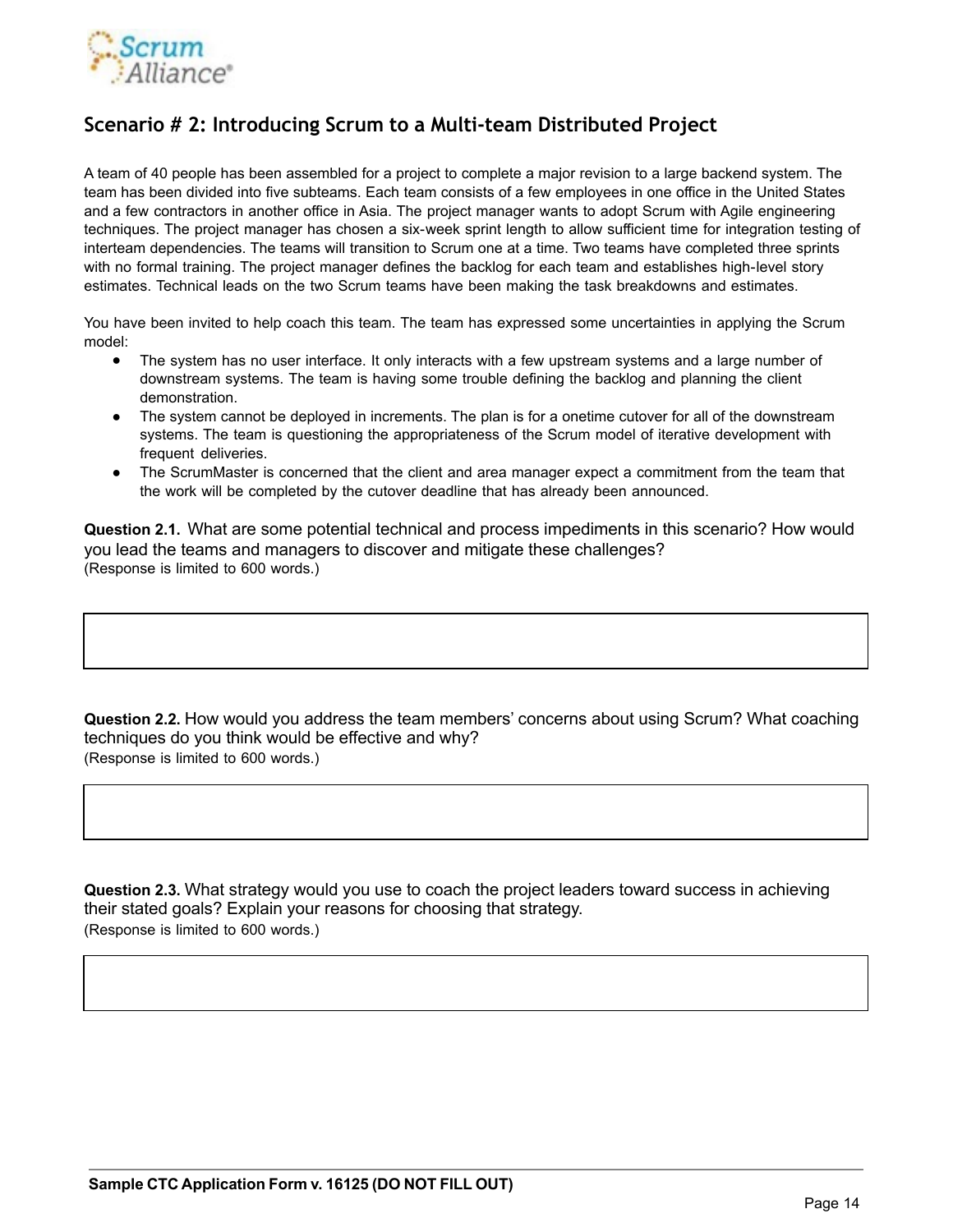

## **Section II-D: Agile Coaching Recommendations**

*Purpose: To provide evidence of your proficiency in your coaching experience and competencies in the organizations where you have coached. Applying to the CTC program requires three (3) recommendations. You are required to have two (2) client, project leader, or organization leader recommendations and one (1) mentor recommendation. A mentor recommendation is from someone who has helped you learn and grow in your coaching journey. Recommendations that represent more substantial and diverse coaching and mentorship engagements are recognized.*

*The people recommending you must mail the recommendations directly to teamcoach@scrumalliance.org. The recommendation may be written directly in the email or included as a document (Word or pdf) attached to the email. Recommendations sent by the applicant will not be accepted. The CTC Applicant and the recommendation provider will each receive a confirmation email from Scrum Alliance upon receipt of the recommendation.* 

*Guidelines for mentor recommendations can be found [here](https://scrumalliance.org/scrum/media/ScrumAllianceMedia/Files%2520and%2520PDFs/Certifications/CTC/CTC_Mentor_Rec_Guidelines.pdf). Guidelines for client recommendations can be found [here](https://scrumalliance.org/scrum/media/ScrumAllianceMedia/Files%2520and%2520PDFs/Certifications/CTC/CTC_Client_Rec_Guidelines.pdf).*

*If your reference requires anonymity, list their job title or other identifier in place of their name. In this case you may send their reference letter yourself for privacy. If the reviewers desire validation of experience, they will contact you directly for more information without violating privacy.*

*CTCApplicants who submitted references in prior application attempts are allowed to resubmit those recommendations directly to avoid having to ask the recommendation provider for another recommendation.*

#### **Coaching Recommendations**

| Name of<br>reference | Job title<br>or<br>position | Date range of<br>client<br>engagement/<br>employment | Client/employer organization and<br>coaching focus |
|----------------------|-----------------------------|------------------------------------------------------|----------------------------------------------------|
|                      |                             |                                                      |                                                    |
|                      |                             |                                                      |                                                    |

#### **Mentor Recommendation**

| Name of<br>mentor<br>reference | Company | Date range<br>οf<br>mentorship | <b>Focus of mentoring</b> |
|--------------------------------|---------|--------------------------------|---------------------------|
|                                |         |                                |                           |